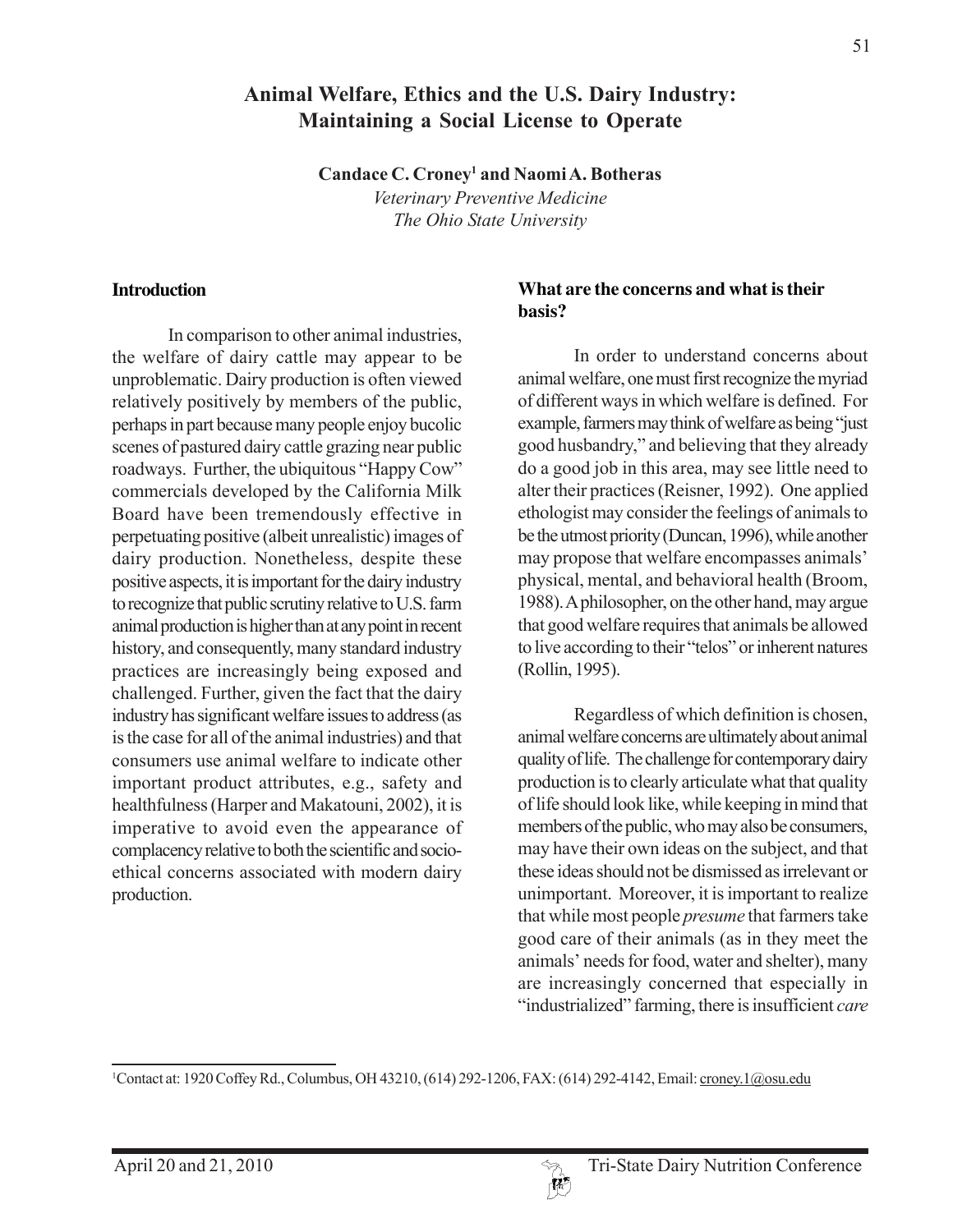*about the experience the animals are having or the quality of life they are living.*

Failure to address these concerns from a scientific and ethical perspective provides impetus for concerned citizens to attempt to externally regulate the industry's practices. Such efforts have been underway for several years and have gained traction given the public's concerns about the need to better protect farm animals. For example, a 1995 Gallup poll showed that 91% of those surveyed disapproved of veal calf housing, while in 2003, 62% supported passing strict laws governing farm animal treatment. More recently, a 2004 survey of Ohioans found 75% of respondents agreed or strongly agreed that "farm animals should be protected from feeling physical pain" (Rauch and Sharp, 2005).

Not only do Americans apparently have concerns about farm animal well-being, when they are in a position to act on their concerns via the voting booth, they tend to do so. For instance, in November 2006, voters overwhelmingly supported animal welfare measures that appeared on state ballots, often with approval rates of 60% or higher. More recently, voters passed Proposition 2 in California in 2008, which regulated the housing of gestating sows, egg laying hens, and veal calves. Issue 2 was also strongly supported in Ohio in 2009, which proposed the development of a Livestock Care Standards Board to provide oversight of farm animal care practices. These activities indicate growing public demand for animal welfare assurance and suggest the need for animal industries to better regulate their own practices. Despite the animal welfare assurance schemes devised by food industry retailers, processors, producer groups, and private organizations (Mench, 2003; Swanson, 2008), many appear to believe that external regulation is still needed.

Unfortunately, as legislation of animal production practices continues to unfold differently in states across the US, it is possible that the stage is being set for Federal legislation of farm animal welfare standards. As an essential step toward retaining its autonomy, the dairy industry must develop a coherent plan to address both the scientific and ethical issues that are fundamental to all animal welfare concerns.

#### **Critically Evaluating Practices**

Several of the concerns relative to dairy production center around welfare issues that remain unresolved and have recently been the subject of unflattering media stories. Each of these requires critical analysis. Lameness and mastitis are among the most prevalent and costly welfare issues for the dairy industry. However, there are others that are just as troubling. These include animal handling, especially of downed cows. Improper handling in this regard was highlighted in the 2008 Hallmark/ Westland case and led to large scale beef recalls, which exacerbated latent concerns about industrialized production and food safety. Additionally, painful practices, such as tail docking and dehorning of cattle have recently been scrutinized. Tail docking remains particularly problematic given the lack of scientific justification for the process (Matthews et al., 1995; Eicher et al., 2001; Schreiner and Ruegg, 2002). Yet, many industry members support the docking of cows' tails, despite claiming that policies should be driven by science and in the face of what appears to be low social acceptability of the practice. This approach would seem to be short-sighted given that although most people have minimal knowledge about farming, they do have latent beliefs that animals are sentient and feel pain, and people have a vested interest in how animals are treated. Combine this with the "Disney factor"- ubiquitous anthropomorphic portrayals of animals (Jamison and Lunch, 1992) and the increasingly popular sentiment that large scale, intensive farming disregards the experiences of animals, and it would seem obvious that this sort of decision-making might fail the test of transparency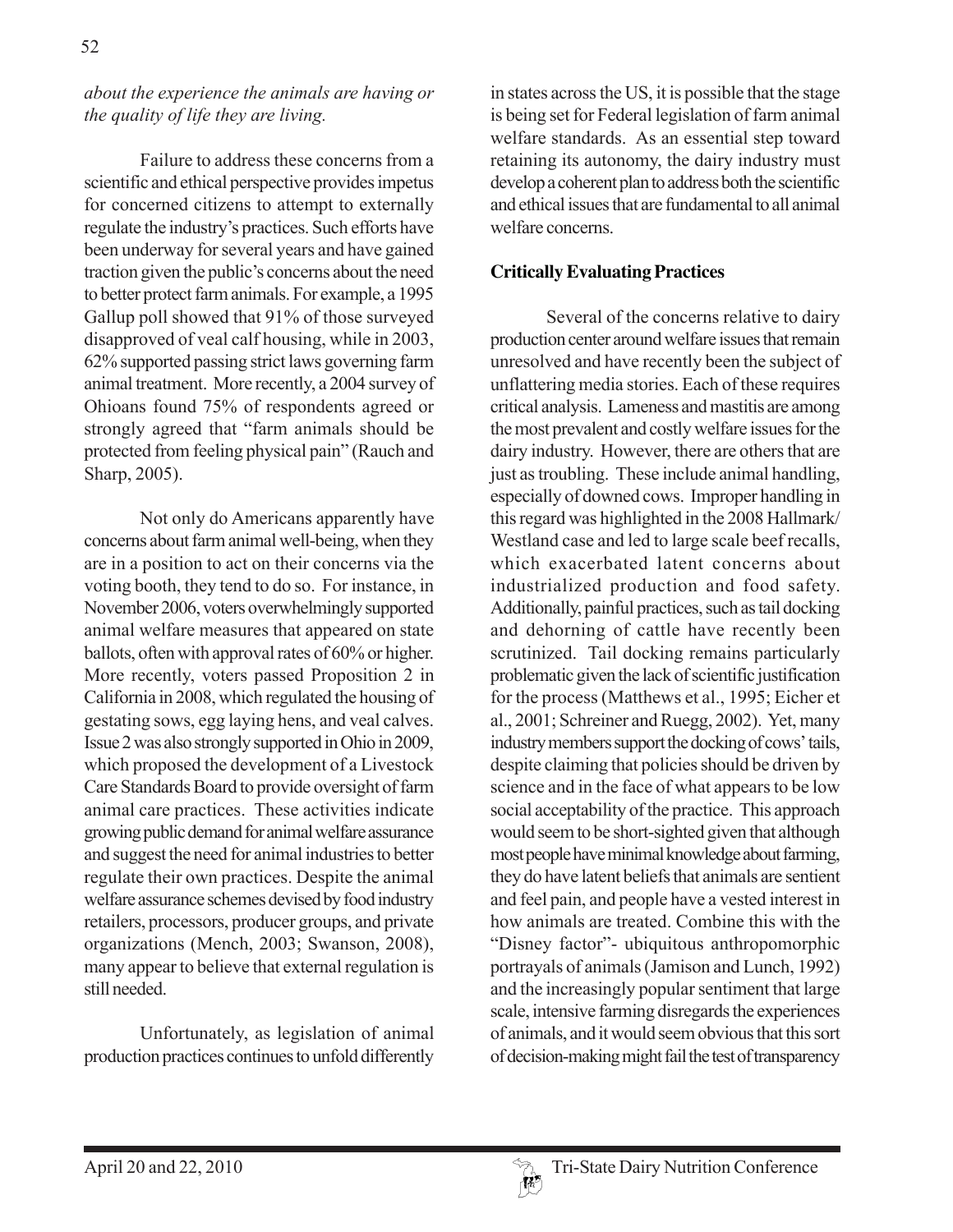or moral responsibility, and further encourage external oversight and regulation.

Because of the diversity of perceptions of what constitutes acceptable quality of life for farm animals, today's production practices and standards cannot responsibly be determined by individual preferences and other unclear premises. Instead, a transparent means of establishing welfare standards for dairy animals is required, which reflects the most current and applicable scientific findings and also takes into account social acceptability of the practices. Failure to do so compels others to take action, and recent precedents suggest that such action is likely to occur in the form of legislation.

### **Moving Forward**

Clearly, the dairy industry must move beyond the comfort zone of scientific and economic discussions about cow production and clearly state how cows *should* be treated. In other words, the industry must both make the ethical case for contemporary dairy production and define the ethical parameters for its operations. Unfortunately for those used to dealing purely with science, this is challenging. However, as dairy production practices continue to be challenged on ethical grounds, it becomes increasingly important to understand the constraints of science in addressing these sorts of concerns. Science, for instance, can answer the question of what risks are associated with certain practices, or what the effects may be of feeding or housing dairy cows in certain ways. However, science cannot tell us whether it is right or even socially acceptable to adopt certain practices or assume the risks that may be associated with them (Wandersman and Hallman, 1993; Swanson, 2003). The latter are inherently subjective, ethical issues, and thus, they may be influenced or informed by science but cannot be dictated solely by it.

In addition, the dairy industry must abandon the idea that people who have concerns about cow

welfare "just need to become more educated" about animal agriculture (Croney and Anthony, 2009). In truth, many people do need some education about animal production and a far greater appreciation for those who provide our food. However, this approach is inappropriate for several reasons. First, certain practices are simply not acceptable to many people even when they fully understand why they are done. Thus, trying to indoctrinate people to unquestionably accept them will likely be unsuccessful. Second, members of the animal agricultural community often fail to understand what the public wants to know, and instead, frequently convey information that is irrelevant or unresponsive to the public's concerns, often resulting in failure to engage people, increased distrust, and frustration (Wandersman and Hallman, 1993; Lang et al., 2003). Third, members of the animal industries are understandably conflicted about full disclosure of many contemporary farming practices. However, "cherry picking" which pieces of information are divulged to the public is unethical given that people have a right to know (even the unpalatable aspects of) animal production; furthermore, doing so is inconsistent with genuine goals to educate people (Croney and Reynnells, 2008).

A more effective approach is to understand that most consumers simply want reassurance and validation that it is not only safe, but socially responsible to continue enjoying animal products (Jamison, 2009). To that end, a proactive animal industry should focus on: 1) providing clear, accurate information on how farm animals used for food are reared, 2) the measures that are in place to ensure their safety and well-being, 3) explanation of how these procedures are validated, and 4) truthful, thoughtful, and timely public communications about failures and plans to remedy them.

## **Conclusions**

Today, the US dairy industry faces the challenge of critically analyzing its practices,

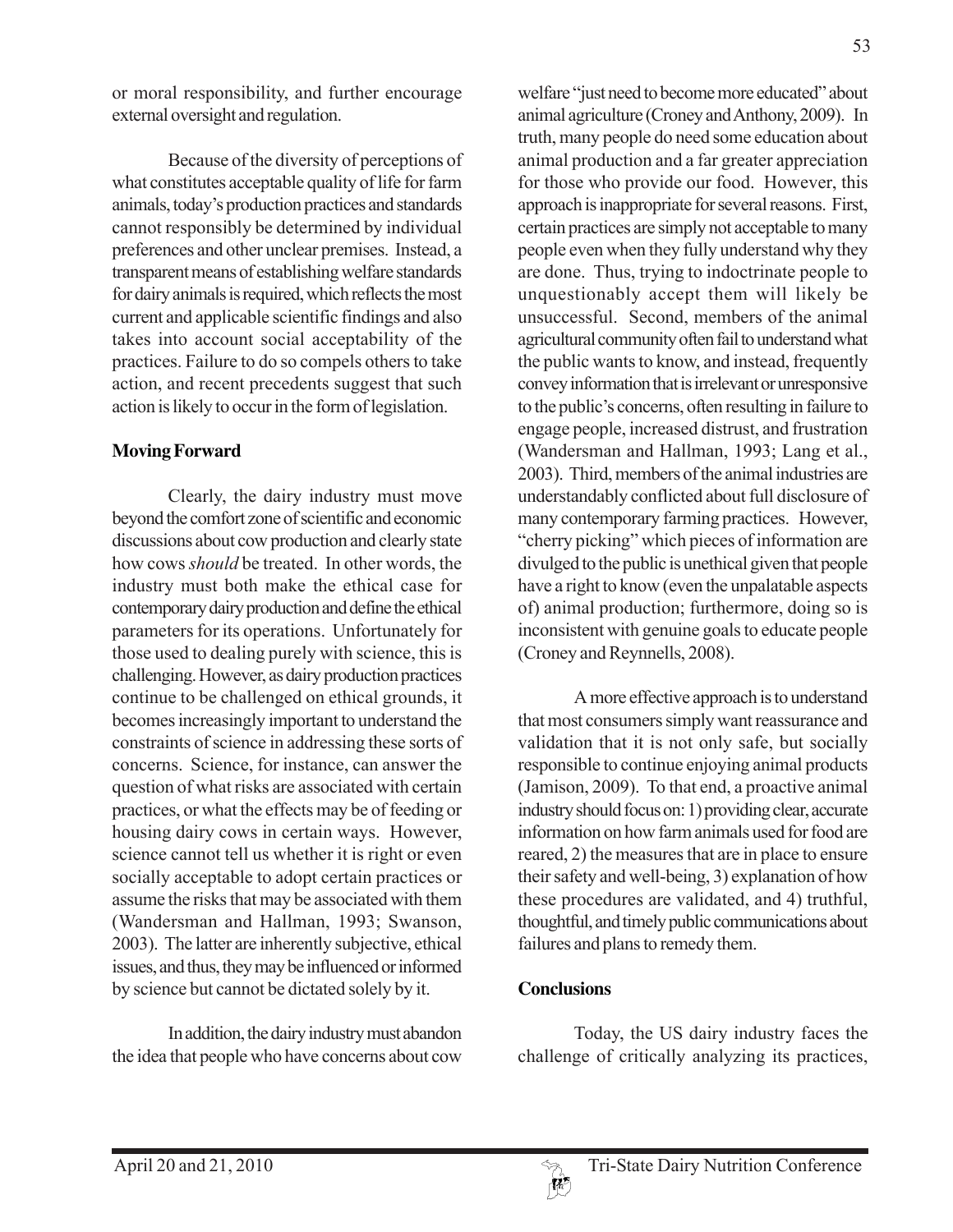addressing its existing welfare issues, anticipating and preparing for new ones, and reassuring the public that dairy cattle are indeed treated well. A clearly articulated ethic of care and compassion for animals is needed. This presents a formidable challenge. However, doing so will afford the industry the chance to align better with changing societal perceptions, expectations and values relating to animal quality of life, and thus gives it a better chance of maintaining its social license to operate.

The U.S. dairy producers must become aware of the welfare issues associated with modern dairy production and get prepared to be transparent with the public relative to the moral and scientific basis for their production practices.

Additionally, the dairy industry must focus on clearly delineating the ethical case for its existence. While it is easy (and sometimes correct) to suggest that others are wrong to criticize aspects of contemporary dairy production, it is more important to clearly articulate what is good or "right" about it. Included in such an exercise is the need to illustrate the ethical parameters around dairy animal treatment. For example, what is unacceptable to do to a cow? It is essential to address this point, because when there is no practice or procedure that can be done to a cow that is considered unacceptable or unjustifiable from the industry's perspective, it becomes clear that there are no ethical boundaries. Conveying such a message is tantamount to asking to be externally regulated.

As society continues to demand food that is produced affordably and in a manner that offers a "fair deal" for farm animals, understanding and demonstrating a genuine commitment to farm animal welfare will be a key component of long-term viability and profitability.

## **References**

Broom, D.M. 1988. The scientific assessment of animal welfare. Appl. Anim. Behav. Sci. 20: 5–19.

Croney, C.C., and R.Anthony. 2009. Engaging science in a climate of values: Tools for animal scientists tasked with addressing ethical problems. J. Anim. Sci. http://jas.fass.org/cgi/content/abstract/ jas.2009-2353v1. Accessed December 1, 2009.

Croney, C.C., and R.D. Reynnells. 2008. The ethics of semantics: Do we clarify or obfuscate reality to influence perceptions of farm animal production? J. Poult. Sci. 87:387-391.

Duncan, I.J.H. 1996. Animal welfare defined in terms of feelings. Acta Agriculturae Scandinavica. Section A. Animal Science. Supplementum (2):29- 35.

Eicher, S.D., J.L. Morrow-Tesch, and J.L. Albright. 2001. Tail-docking alters fly numbers, fly-avoidance behaviors, and cleanliness, but not physiological measures*.* J. Dairy Sci. 84:1822-1828.

Harper, G.C., and A. Makatouni. 2002. Consumer perception of organic food production and farm animal welfare. Brit. Food J. 104:287-299.

Jamison, W.V. 2009. Animal welfare and public perceptions. Department of Agriculture and Stewardship Center, Dordt College, Sioux Center, IA. Personal communication.

Jamison, W.V., and W.M. Lunch. 1992. Rights of animals, perceptions of science, and political activism: Profile of american animal rights activists. Sci. Technol. Hum. Val. 17(4): 438-458.

Lang, J.T., K.M. O'Neill, and W.K. Hallman. 2003. Expertise, trust, and communication about food biotechnology. AgBioForum, 6(4):185-190.